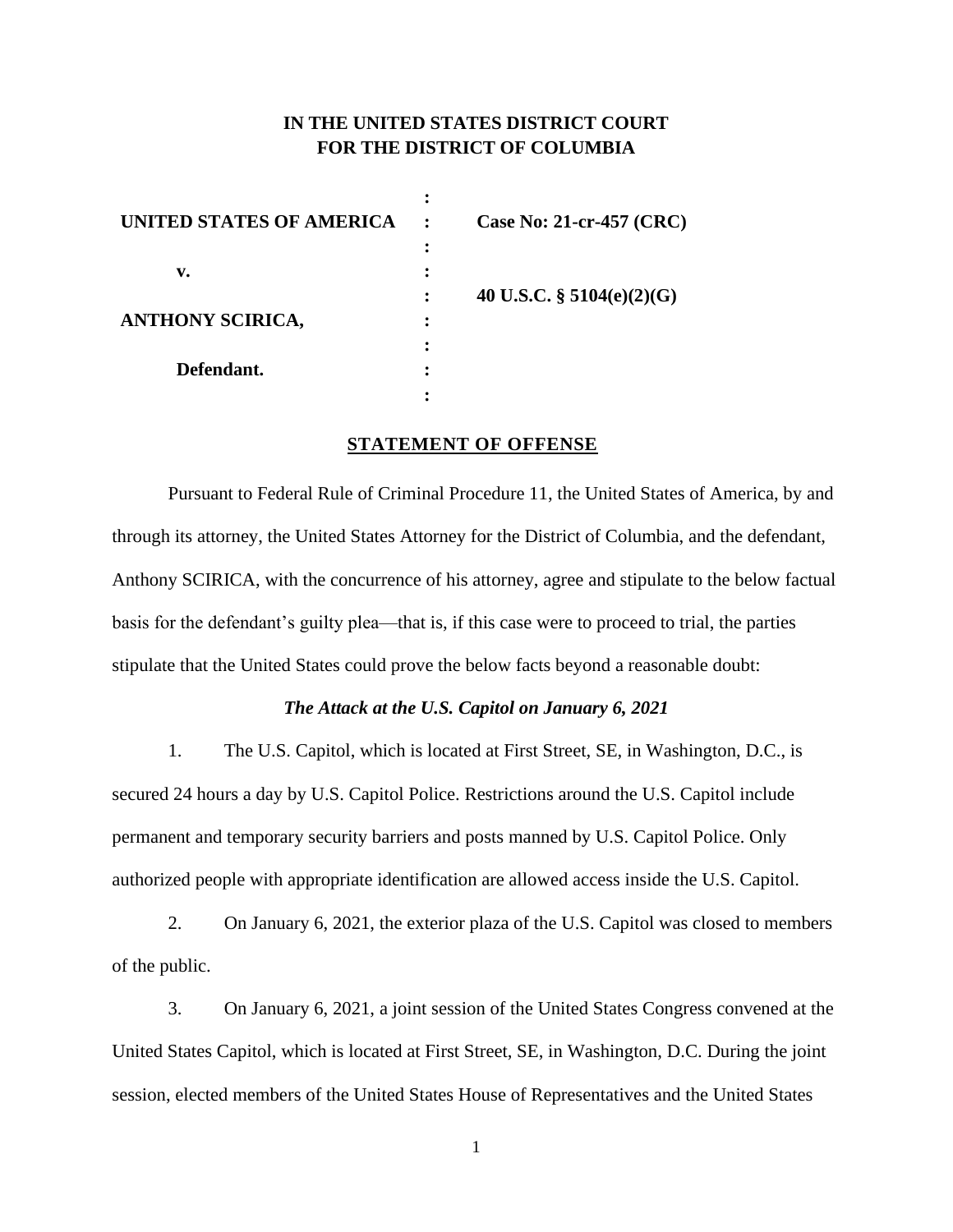Senate were meeting in separate chambers of the United States Capitol to certify the vote count of the Electoral College of the 2020 Presidential Election, which had taken place on November 3, 2020. The joint session began at approximately 1:00 p.m. Shortly thereafter, by approximately 1:30 p.m., the House and Senate adjourned to separate chambers to resolve a particular objection. Vice President Mike Pence was present and presiding, first in the joint session, and then in the Senate chamber.

4. As the proceedings continued in both the House and the Senate, and with Vice President Pence present and presiding over the Senate, a large crowd gathered outside the U.S. Capitol. As noted above, temporary and permanent barricades were in place around the exterior of the U.S. Capitol building, and U.S. Capitol Police were present and attempting to keep the crowd away from the Capitol building and the proceedings underway inside.

5. At approximately 2:00 p.m., certain individuals in the crowd forced their way through, up, and over the barricades, and officers of the U.S. Capitol Police, and the crowd advanced to the exterior façade of the building. The crowd was not lawfully authorized to enter or remain in the building and, prior to entering the building, no members of the crowd submitted to security screenings or weapons checks by U.S. Capitol Police Officers or other authorized security officials.

6. At such time, the certification proceedings were still underway and the exterior doors and windows of the U.S. Capitol were locked or otherwise secured. Members of the U.S. Capitol Police attempted to maintain order and keep the crowd from entering the Capitol; however, shortly after 2:00 p.m., individuals in the crowd forced entry into the U.S. Capitol, including by breaking windows and by assaulting members of law enforcement, as others in the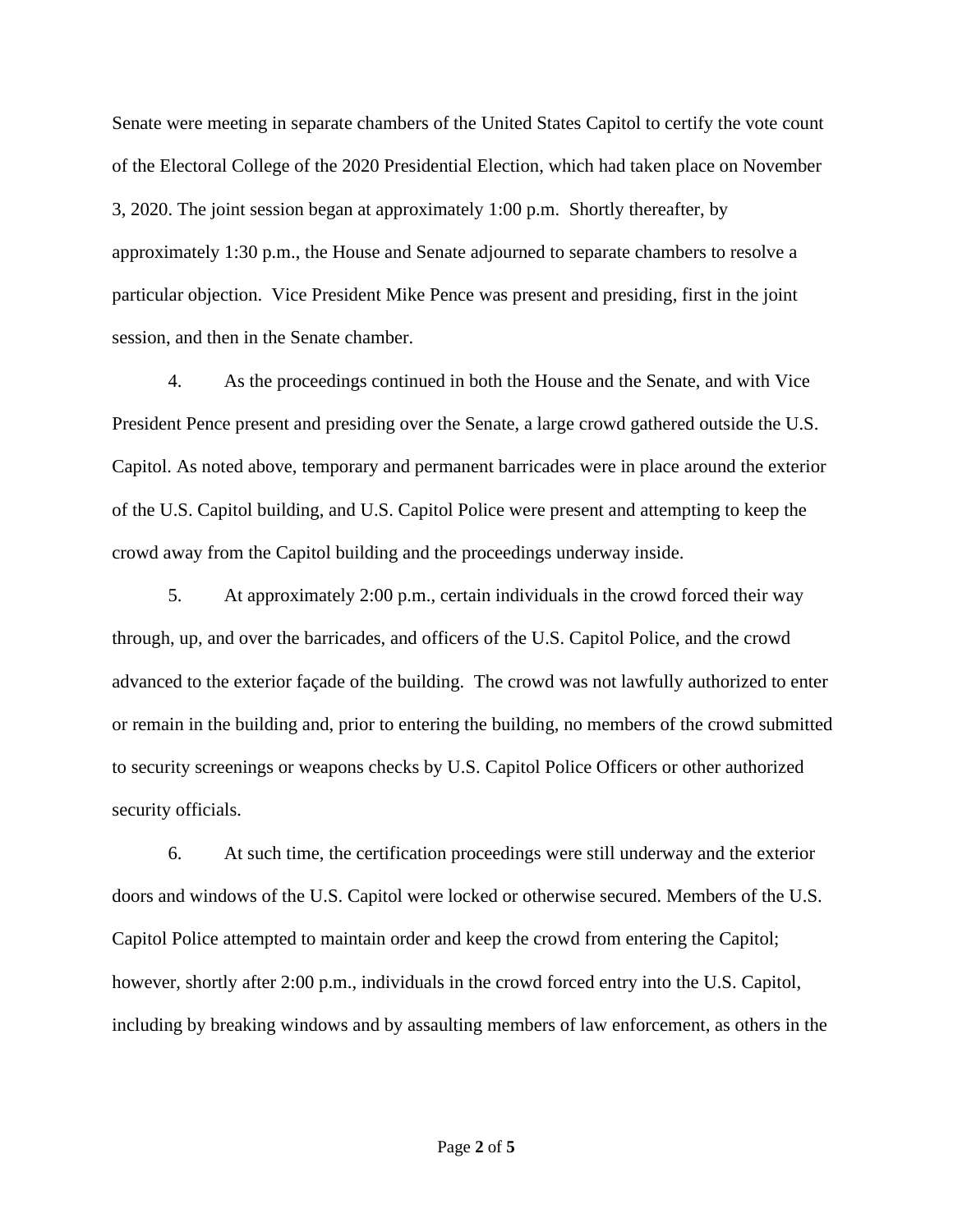crowd encouraged and assisted those acts. The riot resulted in substantial damage to the U.S. Capitol, requiring the expenditure of more than \$1.4 million dollars for repairs.

7. Shortly thereafter, at approximately 2:20 p.m., members of the United States House of Representatives and United States Senate, including the President of the Senate, Vice President Pence, were instructed to—and did—evacuate the chambers. Accordingly, all proceedings of the United States Congress, including the joint session, were effectively suspended until shortly after 8:00 p.m. the same day. In light of the dangerous circumstances caused by the unlawful entry to the U.S. Capitol, including the danger posed by individuals who had entered the U.S. Capitol without any security screening or weapons check, Congressional proceedings could not resume until after every unauthorized occupant had left the U.S. Capitol, and the building had been confirmed secured. The proceedings resumed at approximately 8:00 p.m. after the building had been secured. Vice President Pence remained in the United States Capitol from the time he was evacuated from the Senate Chamber until the session resumed.

#### *SCIRICA's Participation in the January 6, 2021, Capitol Riot*

8. ANTHONY SCIRICA traveled to Washington, D.C. on January 5 to participate in the "Stop the Steal" rally on January 6, 2021. On January 6, 2021, he left his hotel in the morning and attended the rally as planned.

9. After listening to the speeches at the rally, SCIRICA, along with a group of individuals, walked to the U.S. Capitol from the West.

10. As SCIRICA approached the Capitol, he saw people on the steps and on the scaffolding outside of the Capitol. SCIRICA saw a large crowd in front of him, and he decided to push his way to the front to see what was happening. He watched as other individuals entered the Capitol. He decided that he want to see it for himself and see what was happening with his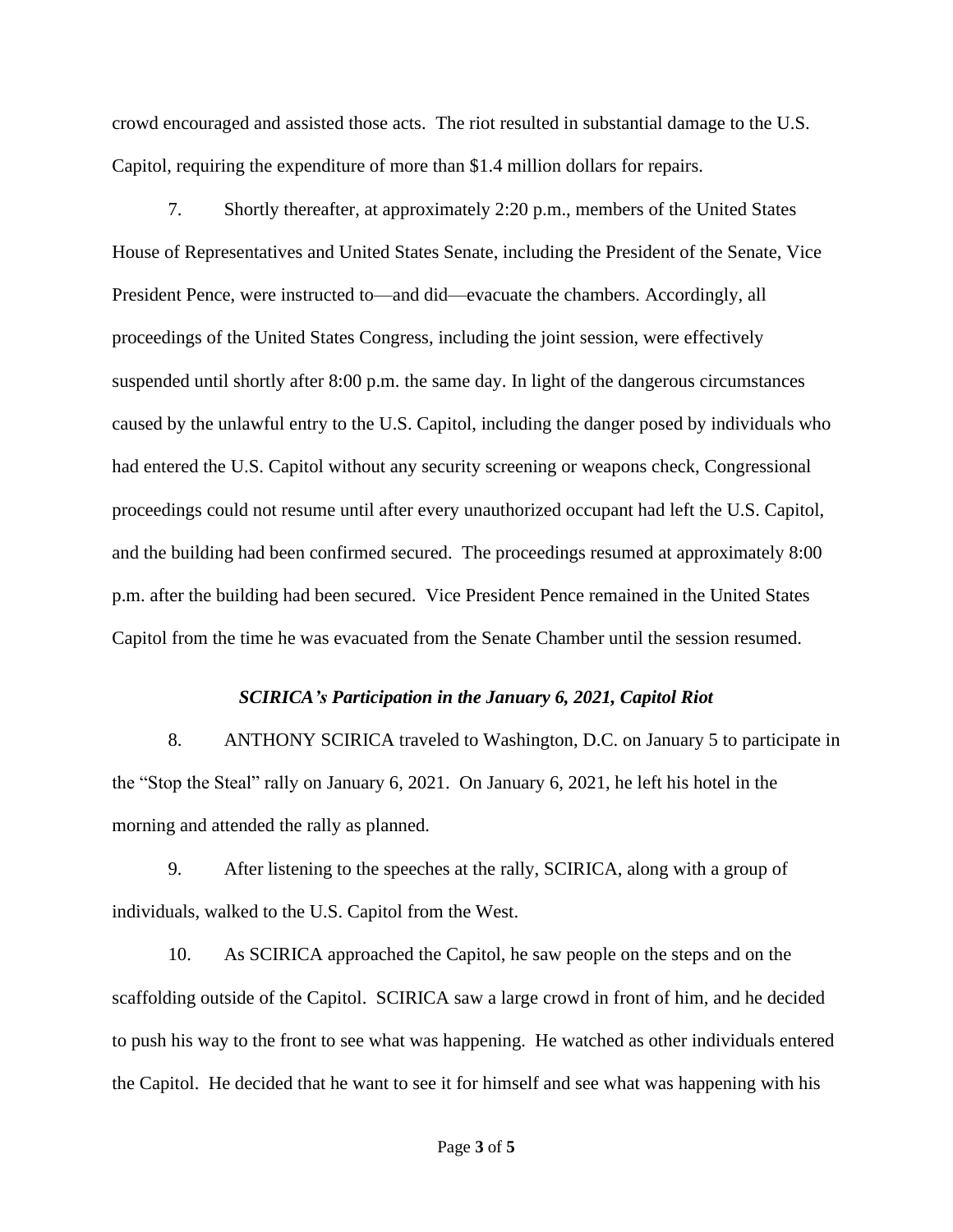own eyes. He heard people yelling and shouting "U.S.A." chants and "Stop the Steal." He heard what he believed to be a window breaking. He also heard an alarm going off inside the Capitol. He decided to enter the Capitol any way.

11. SCIRICA entered the U.S. Capitol on January 6, 2021. He entered through a Senate wing door at approximately 2:24 p.m.

12. While inside the Capitol, SCIRICA walked through the Rotunda at approximately 2:26 p.m., and he walked through Statuary Hall at approximately 2:27 p.m. He took photos and videos as he proceeded through the Capitol.

13. While inside the Capitol, SCIRICA saw law enforcement officers inside, but he continued to walk around inside the Capitol. He also saw a man push a law enforcement officer while inside the Capitol.

14. The defendant knew at the time he/she entered the U.S. Capitol Building that that he/she did not have permission to enter the building and the defendant paraded, demonstrated, or picketed.

Respectfully submitted,

CHANNING D. PHILLIPS Acting United States Attorney D.C. Bar No. 415793

By: /*s/ Amanda Fretto Lingwood* AUSA Amanda Fretto Lingwood Assistant United States Attorney